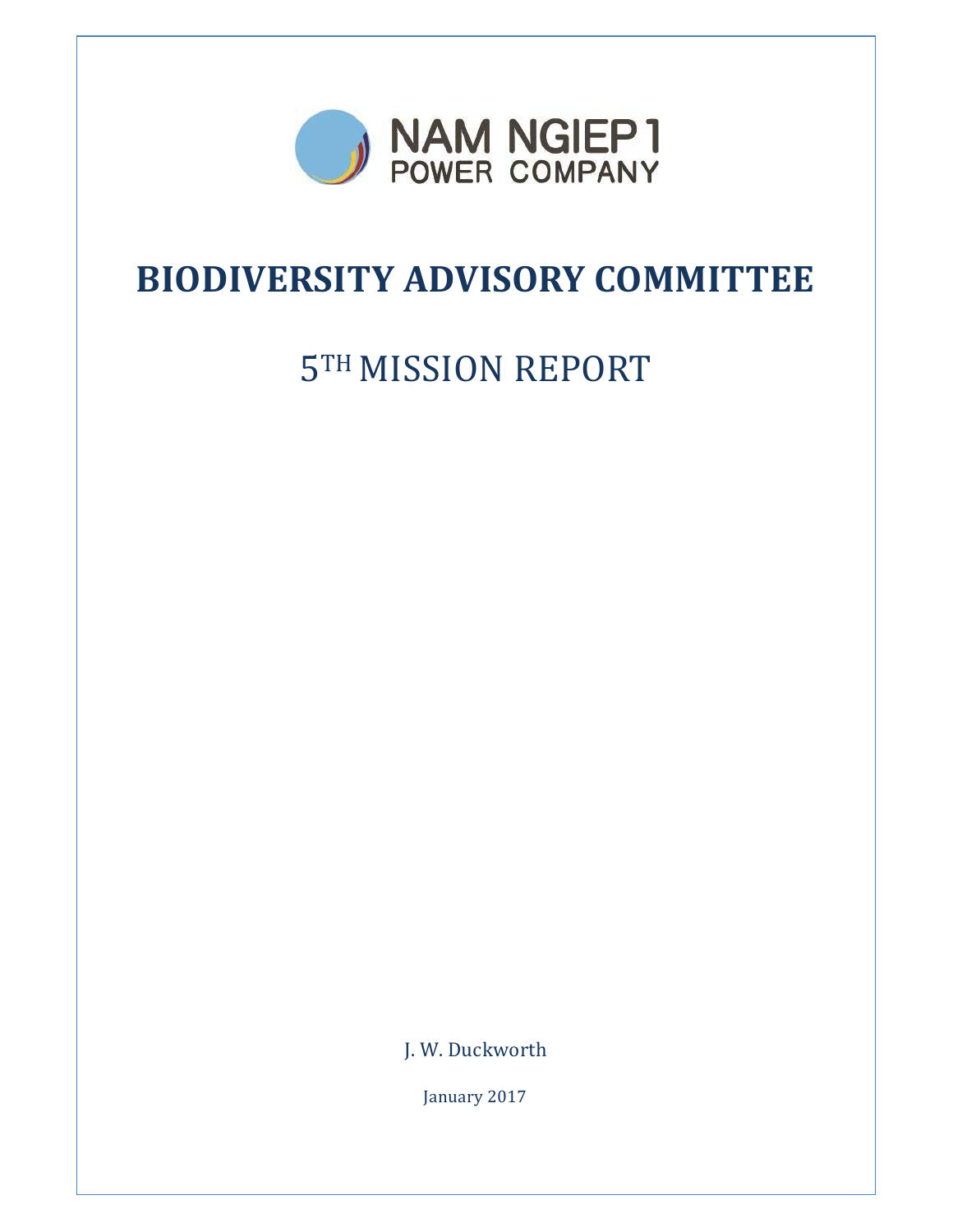## **Nam Ngiep 1 hydropower project Biodiversity Advisory Committee Report January 2017**

## **1. SCOPE**

This Biodiversity Advisory Committee (BAC) report covers the period since the new chair, J. W. Duckworth, was appointed, on 5 October 2016, to 20 January 2017. It reports the activities of the BAC in that period and offers recommendations on future direction of the biodiversity aspects of the Nam Ngiep 1 (NNP1) project. There are major differences of opinion between members of the BAC about the advice appropriate to provide. Thus, this report provides the BAC chair's observations and those of one of the members separately. Consistent with BAC members' role of freedom to express their individual views, the chair did not seek to modify the text of the other member, except to correct one factual error where an individual's viewpoint had been misrepresented as that of the BAC.

## **2. ACTIVITIES DURING THE PERIOD**

## **2.1 Commenting on documents**

The BAC provided comments on several draft documents of NNP1PC:

---the activities and budget for conservation activities for the Nam Chouane – Nam Xang Offset Area (NCNX) for the interim period while the Biodiversity Offset Management Plan (BOMP) is being prepared

---the Memorandum of Understanding (MOU) between NNP1PC and Bolikhamxay Province concerning NCNX

---the terms of Reference (ToR) for BOMP preparation

---the Biodiversity Management Sub Plan (BMSP) for the Nam Ngiep 1 subcatchment

#### **2.2 Meetings and site visits**

The BAC attended NNP1's Independent Advisory Panel (IAP) – Lenders' Technical Advisor (LTA) – Asian Development Bank (ADB) mission over 12–17 December 2016; the days of 13–16 December were spent in the ADB-led Biodiversity Offsets Technical Discussion (BOTD). Participants in the first two days of this meeting included all three BAC members, several ADB personnel, several NNP1PC personnel and four external offset specialists contracted by ADB. The final two days were expanded to include Government of Lao (GoL) personnel; one of the external specialists had left. Over 19–21 December (P. Phengsintham and J. W. Duckworth) / 20-21 December (R. Boonratana) the BAC visited the western fringe of NCNX, staying overnight in Ban Vangphieng. The day of 22 December was spent at the NCNX office in Pakxan, firstly debriefing the company and local government about activities of 12–21 December, then in discussion with C. Vongkhamheng and S. Duthy (contracted to NNP1PC for management planning in the NNP1 subcatchment) about possible biodiversity conservation activity in the NNP1 subcatchment. On the morning of 23 December the BAC had an internal discussion about mode of operation and functionality.

## **3. CHAIR'S OBSERVATIONS**

Several concepts or phrases relevant to the NNP1 contribution to biodiversity warrant BAC comment because of varying perspectives among the project partners. For some of them, considerable confusion over meaning is impeding constructive progress with the NNP1 project. These concepts and phrases lead to a series of priority recommendations for action. These chair's observations do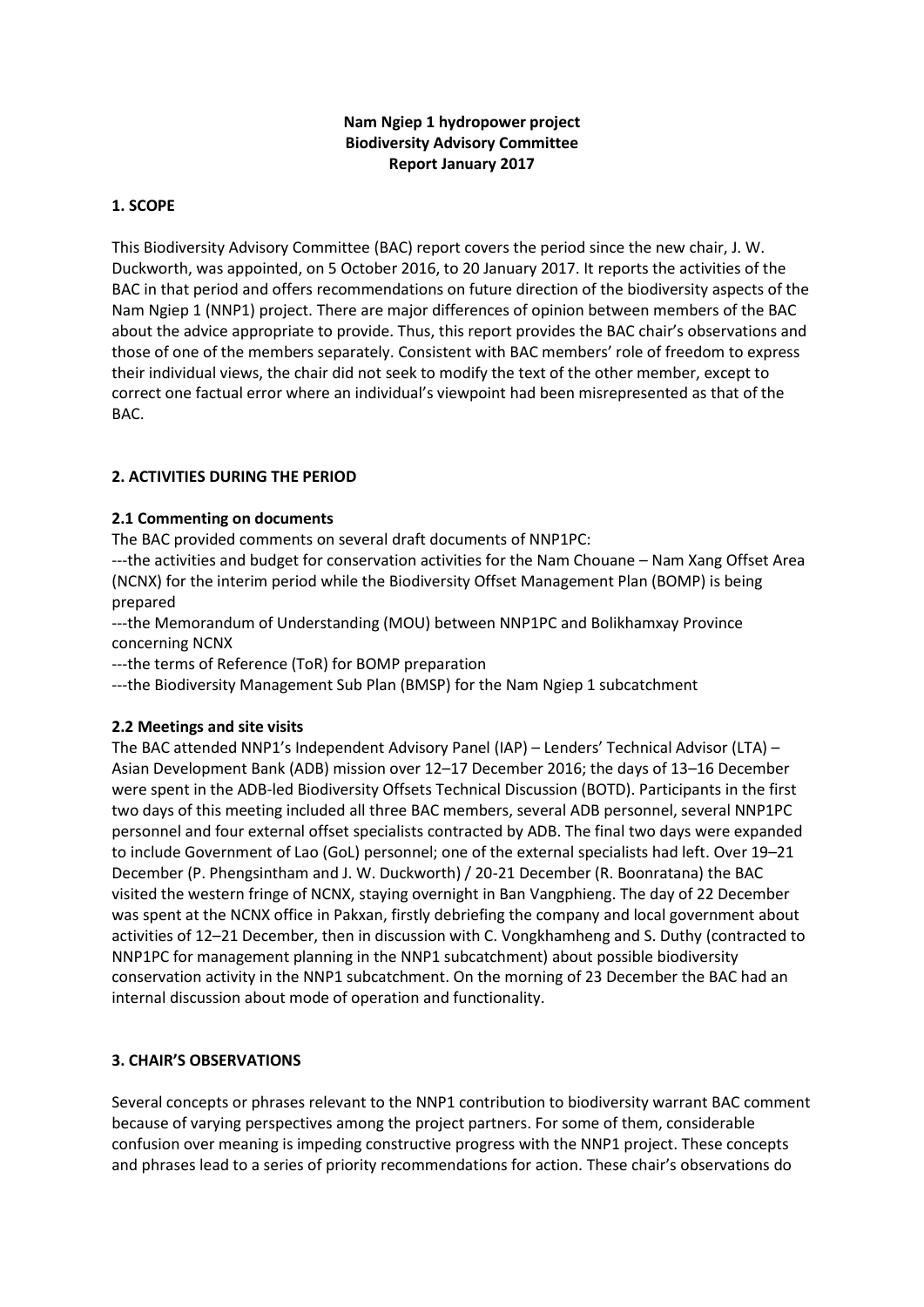not repeat the recommendations made in the comments on the four draft documents mentioned above, unless those comments have much wider relevance.

#### **3.1 No Net Loss**

The central issue for the NNP1 project and biodiversity is achieving 'No Net Loss' (or a net gain) of biodiversity (NNL). NNL is a potential outcome of the project, not something that can be attained at the start. But at this stage, a credible pathway to achieve NNL is required to conform with the safeguards of ADB, a project lender.

As far as the BAC chair can ascertain, the NNP1 project is not required to have any other commitments to biodiversity, nor has it made any. NNP1PC's underlying biodiversity obligations are stipulated in Annex C of the Concession Agreement and in the Facility Agreement with ADB. These obligations include:

- $\circ$  Prepare baseline biodiversity data both with respect to the area impacted by the project and with respect to the offset site;
- o Prepare a biodiversity offset management plan;
- $\circ$  Provide funding to implementation of the biodiversity offset management plan (budget stated in Annex C).

These specify that the biodiversity management is to be through an offsetting framework – and the purpose of offsetting it to achieve No Net Loss.

The concept of No Net Loss is simple: project-driven biodiversity losses must be equalled (or exceeded) by project-driven biodiversity gains. Given that this requires, at the start of a project, prediction of what would happen under two scenarios (with project and no project; and for each of those two, multiple sub-scenarios may be envisaged) for decades into the future, and that these predictions will be based upon necessarily incomplete information on biodiversity 'starting point' of project area and of offset area(s), considerable discussion can be expected in order to arrive at a 'fair' offset 'demand' – the amount the project is predicted to be required to do to 'cancel out' its unavoidable damages. Achieving NNL has become a particularly thorny issue amongst the NNP1 project stakeholders because some approximate figures of what the project should contribute for biodiversity have been incorporated or implied in binding documents, the GoL – NNP1 Concession Agreement (CA), the ADB – NNP1 Facility Agreement (FA) and the GoL – NNP1 Biodiversity Offset Framework (BOF). These approximate figures were based on inadequate previous impressions of the likely extent of damage to biodiversity by NNP1. How to 'retrofit' the project to meet NNL, and the sources of the substantial additional funds necessary, need to be determined.

During the BAC's visit, the question was raised as to whether it was acceptable to follow national standards and norms, rather than international ones, and to be mindful of GoL capacity in determining the scope and standard of mitigation and offset activity appropriate. The requirement is to meet NNL, and if there is predicted to be difficulty in meeting it through capacity available, then external capacity support is likely to be required. This is covered specifically, below.

Because, from the ADB's point of view, it apparently would not be an option to proceed with involvement in the project expecting that NNL will not be met, a credible pathway to NNL must be developed and agreed. These BAC chair's observations therefore discuss NNP1's biodiversity in the context of NNL. Developing on from the discussions at the BOTD, ADB undertook to prepare a comprehensive project briefing document on options for the NNP1 project to reach NNL (see 3.8).

*Recommendation*: all future biodiversity discussion and documentation of the project should be set within a NNL context.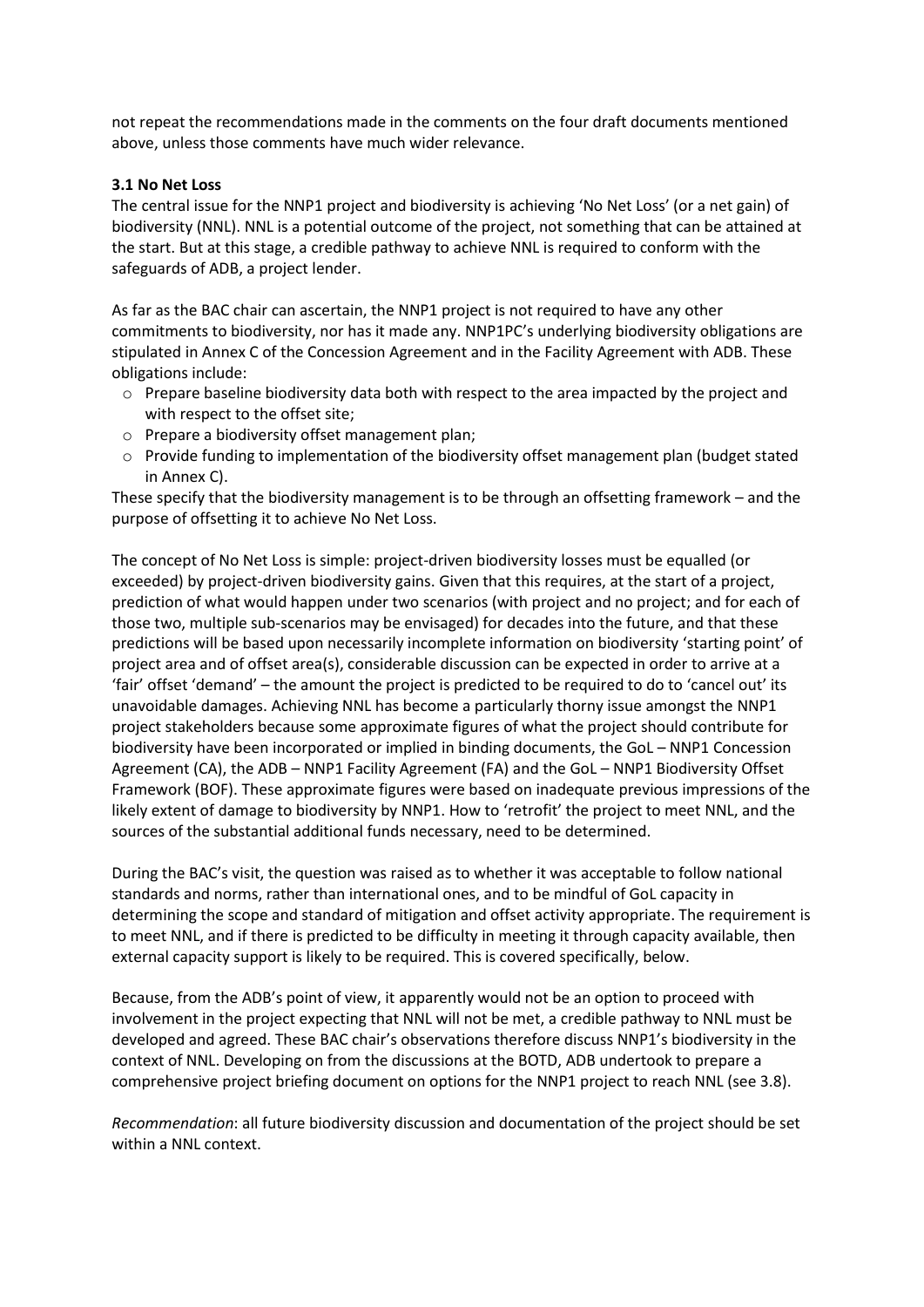#### **3.2 Holistic approach to NNL**

As frequently happens in South-east Asia, NNP1 has to date segregated aquatic and non-aquatic biodiversity in terms of survey and management considerations. This reflects the rarity of people qualified to assess and discuss both non-aquatic and aquatic biodiversity. Before December 2016, NNL discussion for NNP1 had, reflecting some individual people's backgrounds, focussed strongly on non-aquatic biodiversity. In fact, the challenges to meeting NNL are likely to be substantially more severe among the fish: the project has far more dramatic effects on types and connectivity of aquatic habitat than on land habitats, and a number of fish species are known only from the Nam Ngiep in the general area of the project. The ADB reported at the BOTD that the NNL options paper will take a holistic approach to NNL, including aquatic and non-aquatic biodiversity; so do these BAC chair's observations.

*Recommendation*: the information base for fish (notably, in potential offset areas) and consideration of fish needs relevant to NNL should be brought up to parity with groups such as large mammals.

## **3.3 Incomplete knowledge and its effects on considering NNL**

Discussions of NNL and parties' obligations towards it should base NNL targets and efforts on sound assessments of impacts that are reasonably predicted to occur and reasonably attributable to the project, and on impacts that can be foreseen in sufficient detail to design and implement mitigation measures of appropriate scope and scale. Total understanding of biodiversity of an area as complex as the NNP1 subcatchment is unattainable under any realistic scenario. This inevitable uncertainty raises important questions relevant to project economics. First, among species (and species comprise only one level of biodiversity), only birds, reptiles, amphibians, large mammals and fish have been covered in a broad-scale way by subcatchment surveys to date, and even for those groups species lists are not comprehensive. Neither invertebrates – among which are many hyperendemic species – nor fungi have been covered at all, and coverage of plants has been highly selective. Thus, it is possible that during project life-time, additional species will be discovered for which the subcatchment comprises an important part of their global range and which will be negatively affected by the project (this may be particularly likely among aquatic invertebrates of fast-flowing, highly oxygenated water). Another uncertainty is the changing global conservation status of species: some species not rare enough to be selected for specific consideration in the offset comparison today might, in 10 or 20 years' time (thus, within NNP1's concession period), warrant such treatment.

*Recommendation*: the effects that changes in knowledge and context would have on efforts to meet, and probabilities of meeting, NNL warrant clarity, so that all parties to have a common understanding of the goals and can make the best use of resources. ADB's forthcoming NNL options document warrants careful scrutiny and constructive criticism to ensure adequate coverage of this topic.

## **3.4 The geographic bounds of project negative effects**

There is no single hard geographic boundary to the NNP1 project's negative effects on biodiversity. The spatial extents of some of these impacts differ hugely from some of the others. Inundation will change greatly the aquatic habitat upstream of the dam and will flood an area of land habitat almost negligible in the regional context. It will ease access for collectors of wild plant and animal products, for example by allowing easier boat access further up tributaries in more months of the year. It will increase marketability of extracted wildlife because of the increased number of people with entrepreneurial outlook and connexions into markets who will be in the area because of the project,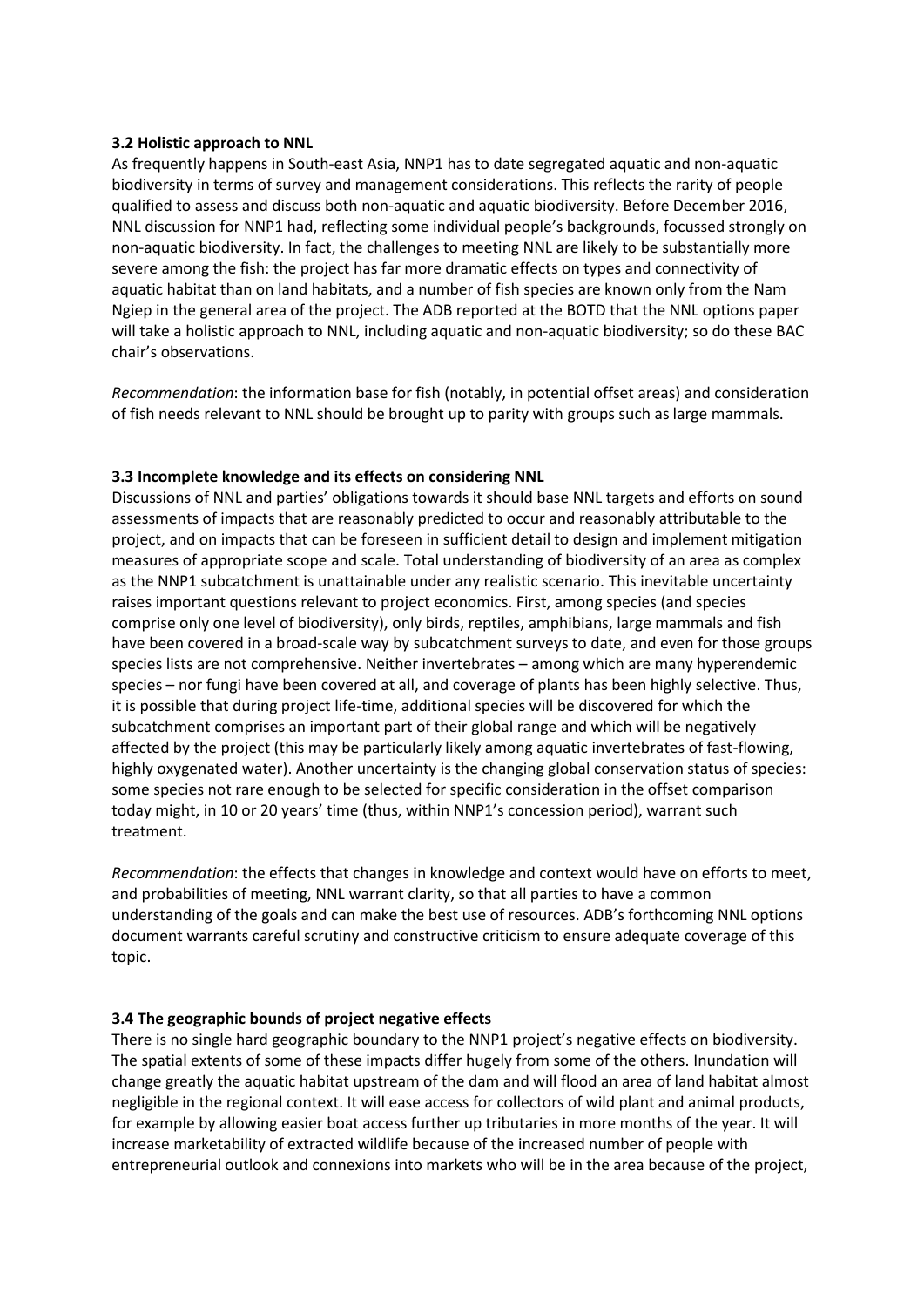and similarly the increased number of road vehicles able to transport wildlife. It may stimulate an increase in hunting for local demand too, given the influx of non-local labourers, many of whom are likely to value wild meat more highly in their diet than they do domestic meat. And as a contributor to income enhancement in the region, given that wildlife meat is seen as a luxury product, the general demand for it is likely to increase with greater affluence. There are multiple other detrimental effects of the project upon biodiversity. Thus, terms like 'impact area' need to be seen as a short-hand for the area relevant to whatever effect is being discussed at the time, not as one fixed area of land. Similarly, the assigned NNP1 subcatchment boundary is arbitrary with respect to the project. Some impacts occur in only a small proportion of the NNP1 subcatchment, while others extend beyond its boundary.

*Recommendation*: comment on impacts should be set within appropriate geographic context.

#### **3.5 Determination of NNL**

Many of the project's negative impacts on biodiversity, even those close to project activity, are incremental enhancements of existing phenomena. For example, some species are so valuable in trade they have already been harvested out of this part of Lao PDR, such as rhinoceroses. In the absence of the NNP1 project, the subcatchment's biodiversity would continue to suffer successive losses of harvest-sensitive species, their sequence of loss depending on factors such as market demand and susceptibility to offtake. Conversely, at least some of the small-bodied endemic fish would probably show little change in status without NNP1 or a comparable project.

To understand what the project should do to achieve NNL, a reasonable estimate of the baseline (that is, events if there were no project, rather than an alternative meaning of 'baseline', i.e. starting point in time) scenario of loss needs to be compared with a similarly reasonable prediction for the anticipated losses in the with-project scenario, to estimate the project-driven losses. Similarly, in any candidate offset area, predictions of the likely future in a no-project (and thus no-offset) scenario need to be contrasted with those in a with-project scenario, to estimate the project-driven gains. These gains may be in the form of 'averted losses' from the baseline scenario, rather than positive advancements on the starting point. The appropriate comparison to determine the possibility of NNL is of losses versus gains anticipated over the project period.

Current biodiversity status in an offset area cannot be used alone to predict that area's offset suitability. An area currently of high biodiversity value could be anywhere between highly appropriate and highly inappropriate as an offset area: it is the magnitude of gain that realistically can be expected compared with the no-project scenario that is important. Indeed, early applications of what developed into the offset concept involved taking areas of extremely low biodiversity value and creating high-value biodiversity, such as flooding farmland to make wetland. In Lao terms, taking an area highly depleted of harvest-sensitive species but retaining good habitat and through reduction of further illegal offtake allowing populations to rebuild over the offset period could constitute a highly appropriate offset area. Such an area will not necessarily comprise a good offset; it may be too small, it may have lost recoverable populations of too many species, or for a host of other reasons may simply be too challenging. The alternative extreme, taking a little-degraded area of current high biodiversity which faces little likelihood of serious loss in a no-project situation, would probably not be a suitable offset area, because the offset activities could usually not add meaningfully to biodiversity value.

The losses and gains need to be compared mindful of possible externalities. One of these is that it is not acceptable offset practice to use resources for offsetting to pay for things which would have happened anyway, and count them towards the offset gain. Similarly, if the effort required to make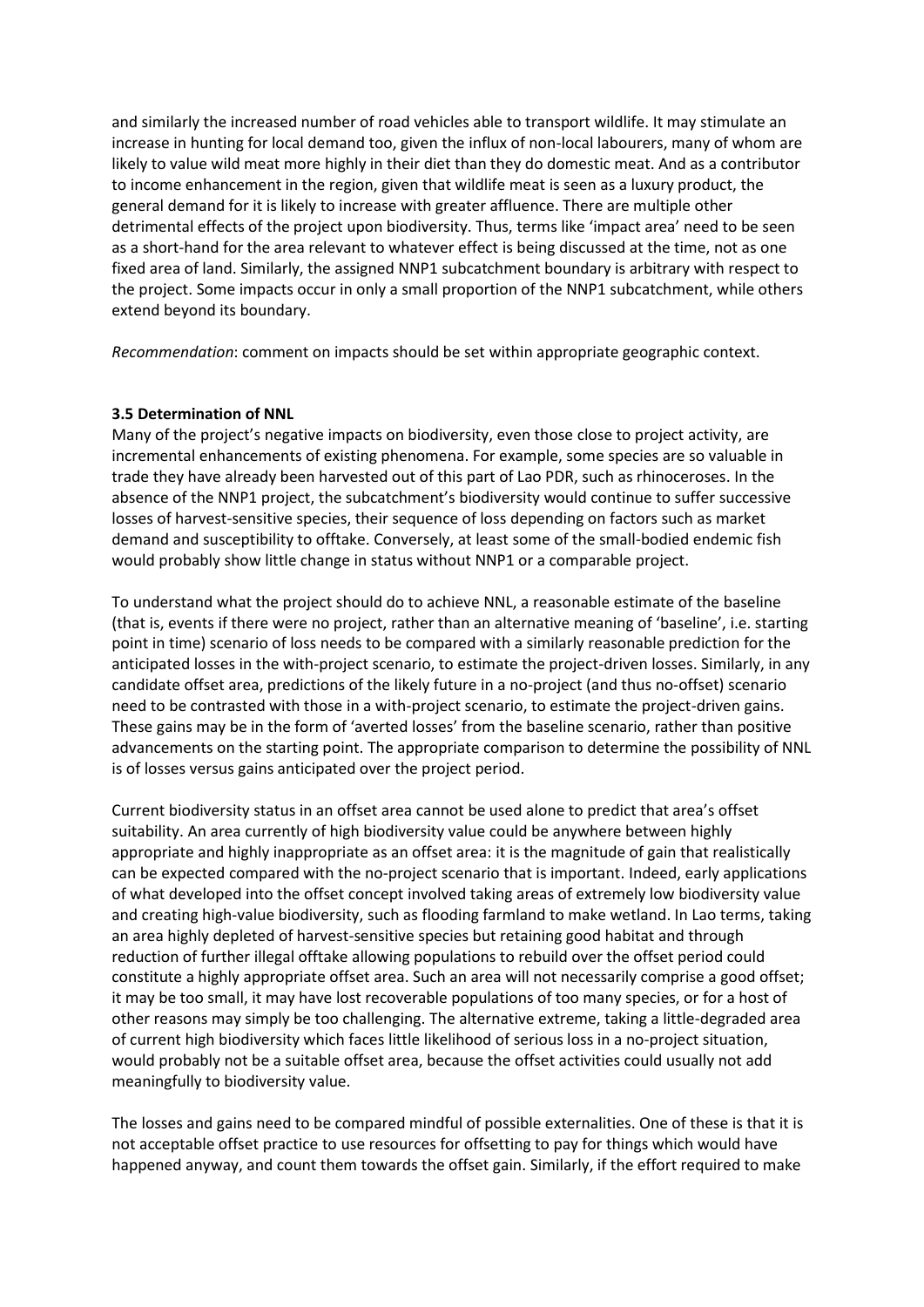a mediocre offset area work sucks resources (not necessarily just money, but potentially also political commitment, citizen support or technical expertise, where any of these are in short supply) away from areas of higher biodiversity potential leading to losses in them, relative to a no-project scenario, this needs to be borne in mind in the overall offset calculation.

*Recommendation*: project discussion on NNL should be set in terms of project-driven biodiversity losses and project-driven biodiversity gains, not in terms of 'current status'. The expected losses and gains, and the anticipated baseline (no project) scenario, should all be based on reasonable, justifiable, prediction.

#### **3.6 Setting NNL targets**

The BOTD selected an approach of seeking comparable land habitat to deal with the offsetting requirement for the 'general' forest community, coupled with specific attention to species for which project-induced damage could be significant for the species's global status. Four groups of species were identified for which NCNX would plausibly be insufficient: (i) a number of fish species known only from the Nam Ngiep and within the catchment only within the general area of the project; (ii) three fish species with more widespread ranges, categorised as globally threatened on the *IUCN Red List of Threatened Species*; (iii) Owston's Civet and (iv) Lao Newt. Fairly confident predictions can be made of the unsuitability of NCNX to offset effects on the newt and civet. Insufficient expertise was available at the BOTD for clarity over the fish potential of NCNX.

*Recommendation*: the information base for fish (notably, fish survey of potential offset areas) and consideration of fish needs relevant to NNL should be brought up to parity with groups such as large mammals.

#### **3.7 Owston's Civet**

Owston's Civet emerged as a particular case warranting clarity. This species, restricted to Vietnam, eastern Lao PDR, a small part of adjacent China (apparently providing no recent records) and potentially a tiny part of north-east Cambodia is in rapid decline, has no effectively conserved population in the wild, has an only dubiously viable captive population, and has recently been recategorised from Vulnerable to Endangered on *The IUCN Red List*. The number of stations at which it was camera-trapped in the subcatchment suggests a healthy population there. It was not cameratrapped or otherwise recorded in NCNX. If the losses to the species in the subcatchment cannot be offset by gains in NCNX, then it requires special measures additional to NCNX management. At the BOTD, it was asked whether Owston's Civet could in fact be in NCNX even though it has not yet been camera-trapped there, and how reasonable it was to decide already that action outside NCNX is needed for the species. The understanding of habitat use and camera-trap detectability of Owston's Civet has advanced considerably in the last 15 years (see 2016 revised edition of the species's *IUCN Red List* account), and this allows fairly confident answers to these questions. In sum: Owston's Civet is likely to occur in NCNX, but it is likely to be highly localised by natural habitat factors, meaning that there is no realistic opportunity to offset its anticipated losses in the subcatchment. The fact that Owston's Civet was not camera-trapped does not of itself strongly mean that NCNX is likely to be an unsuitable offset area. Indeed, an area of prime Owston's Civet habitat in which the species had been hunted to very low numbers from which offset management could rebuild a large population could be an ideal offset. But three factors lead to the conclusion that NCNX would be an unacceptably high risk for Owston's Civet offset.

First, where it is present, Owston's Civet is readily camera-trapped when camera-traps are set appropriately, and can be amongst the most commonly encountered small carnivores. The camera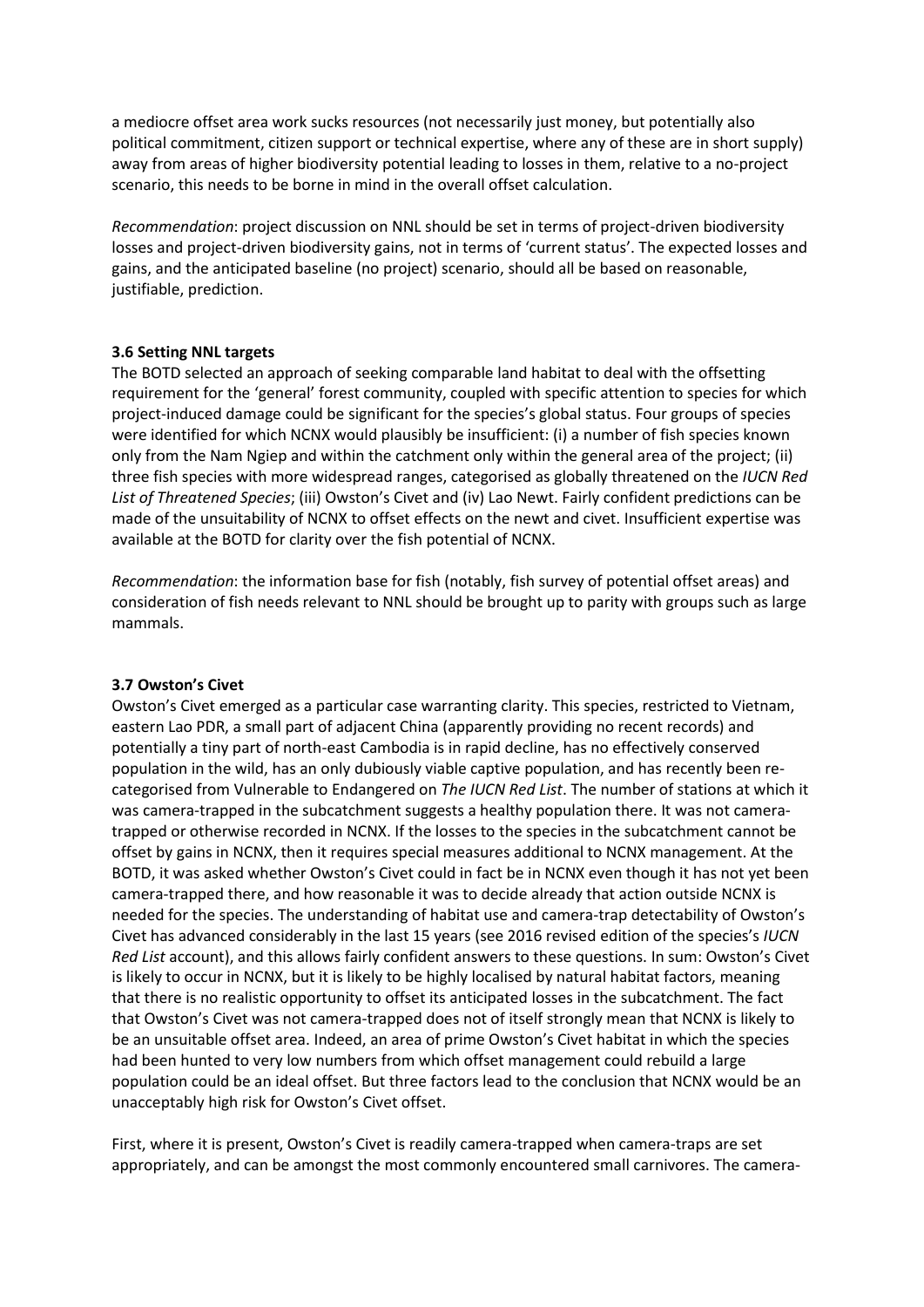traps in NCNX recorded species smaller than Owston's Civet at many stations and vegetation structure and other observable setting attributes of most stations (as visible in the camera-trap images) resembled those in camera-trap images of the species from other survey areas. Thus, one can be highly confident that Owston's Civet is not at all common, if present at all, in the cameratrapped sectors of NCNX.

Second, multiple species camera-trapped in NCNX show a sensitivity to hunting comparable to or higher than that of Owston's Civet (Sambar, Coral-billed Ground Cuckoo, Sunda Pangolin, Large Indian Civet, probable Hog Badger…). This suggests strongly that the rarity or absence of Owston's Civet is habitat-related, not hunting-induced, and that, therefore, no amount of effective hunting suppression would result in a large Owston's Civet population in NCNX.

Third, the post-camera-trap survey of R. J. Timmins indicated that the camera-trapped areas were typical of the habitat of NCNX, and that wet evergreen forest, Owston's Civet's main habitat, is extremely limited in the area, echoing the conclusion earlier reached by the camera-trap survey's discussions with locals about two wet evergreen forest species more distinctive in appearance, and therefore amenable to village discussion: Annamite Striped Rabbit and Crested Argus. There are some areas lacking wet evergreen forest which hold Owston's Civet (the NNP1 subcatchment is one) so it remains possible, albeit unlikely, that NCNX could serve as a suitable offset area for the species, but if the species is presently very rare there, it would not be safe to assume that this was not a reflection of natural limitations.

*Recommendation*: specific survey in NCNX to try to find Owston's Civet is unlikely to be good use of resources, but project personnel should be made alert for records generated during project activities.

#### **3.8 The potential role of NCNX in NNP1 reaching NNL**

The NNP1 project's chosen primary offset area, NCNX, has received a several-month cameratrapping survey in two blocks, selected as those likely to hold among the least depressed populations of hunting-sensitive ground mammals, supplemented by some direct observations and selective interview of local villagers; a four-week direct observation and sign-based survey of extensive spatial coverage by a surveyor highly experienced in Annamite, including wet evergreen, forests; and a number of few-day visits to easily accessible areas by members of the BAC and IAP. While not sufficient to find all species in the area, this information-base is sufficient for basic characterisations of habitat (from the point of view of threatened tetrapods) and, generally, of large mammals and birds. The area comprises largely 'ordinary' hill semi-evergreen and evergreen forest typical of Lao PDR and well represented in the Lao national protected area (NPA) system. Parts of the area hold relatively little degraded forest. Arboreal hunting-sensitive quarry species are encountered noticeably more frequently than in most of Lao PDR nowadays. Ground-dwelling species may persist in somewhat higher densities than typical in the Annamites. All these relatively positive features of its current situation doubtless reflect the generally rugged terrain and comparative remoteness from villages and, especially, roads and markets, and thus the high cost of extraction relative to many other areas. Nonetheless, the highest-value species are already gone or largely so, and as other Lao forests become progressively more depleted, those of NCNX will become relatively more appealing. There is thus a strong basis to believe that well-implemented offset activities would reduce this anticipated loss, contributing to the overall NNP1 project NNL goal. Indicative calculations at the BOTD, of a range of possible with-project and no-project scenarios in the subcatchment and in NCNX, indicated that it is possible that NCNX could make a large contribution towards NNL *if* highly effective conservation management of the area is organised and funded. These Indicative calculations remain to be confirmed by the NNL options document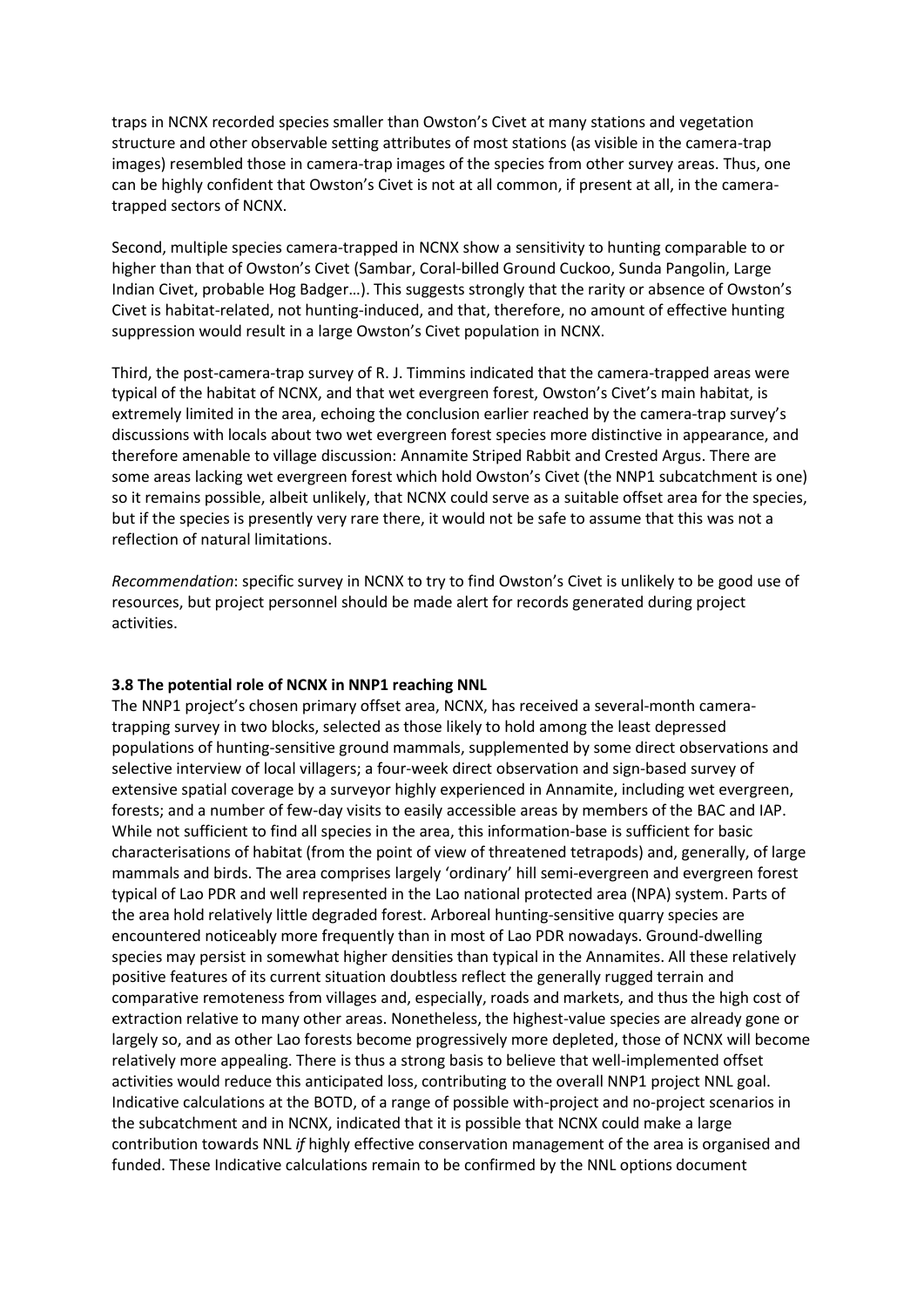presently under preparation by ADB. There was a broad consensus at the BOTD on the desirability of prompt initiation of biodiversity conservation activity for the NNP1 project: the sooner the NNL options document is finalised, the sooner it can inform such activity. The longer that actions to achieve NNL are delayed, the harder it will be to reach that goal.

*Recommendation*: ADB's forthcoming NNL options document warrants careful scrutiny and constructive criticism from all parties at draft stage, because it will be a primary foundation of the multiparty agreements necessary for what the NNP1 project partners will undertake to achieve NNL.

#### **3.9 Trading up**

'Trading up' can occur where a specific biodiversity component is anticipated to be lost or reduced by the project, but that negative effect cannot be mitigated and the component is not available in any feasible potential offset area. To meet the offset need, an even more threatened component can be saved (or rebuilt) instead. For example, if the project would eradicate a population of an ungulate categorised as Vulnerable on the *IUCN Red List*, then preventing in the offset area the loss of a population of another ungulate categorised as Critically Endangered (a much higher level of global extinction risk), or rebuilding a population in an area where it has been severely depressed by hunting, could be acceptable.

There is no firm evidence, or good reason to predict, that the NNP1 project's primary offset area, NCNX, supports any species likely to give it a strong 'trading up' possibility. Lao PDR harbours a number of hunting-sensitive species on the brink of global extinction and while NCNX is certainly within the recent range of one of them, Saola (one of the most threatened mammals in the world), determining whether any (or, more meaningfully, a conservable population) survives there is not predictably achievable with currently available survey techniques. It is quite plausible that appropriate survey would find in NCNX small species in one class of high conservation interest, those not threatened by overharvest in groups prone to have species of very small range, e.g. various fish genera such as *Schistura*, frogs and some plant groups. To add to NCNX's potential offset value, it would have to be clear that these were threatened in a no-project scenario; in other words, that the offset project could make a positive difference to their status over what would otherwise happen.

Such threats would most plausibly come from habitat loss and, potentially for spectacular species of small reptile, amphibian, and plants such as cycad, orchid and pitcher plant, collection for the global pet/hobbyist trade. Although the habitat remains little degraded and unconverted over much of NCNX, a credible case can be made that this would be likely to change during the project lifetime (27 years). The main factor that has slowed habitat degradation and conversion in much of NCNX is probably the steepness of terrain, with areas of gentler terrain being converted in preference. But as these options are exhausted, NCNX would become more appealing. Land-use in rugged parts of northern Vietnam and parts of southern China shows that there is no inherent reason that hilly NCNX would not in time also be converted, for various forms of commercial agriculture. Thus, while NCNX seems rather unlikely to support a detectable, recoverable population of any known bird or mammal species of very high 'trading up' relevance – a species with a small range and a population driven already to the brink of global extinction by overharvest, such as Saola or Large-antlered Muntjac – it might be found to have some biodiversity elements that could to some extent help to ameliorate the severity of any shortfall in offsetting project-driven biodiversity losses. But, it is also possible that there are as-yet undetected such species in the subcatchment not being incorporated into considerations for NNL.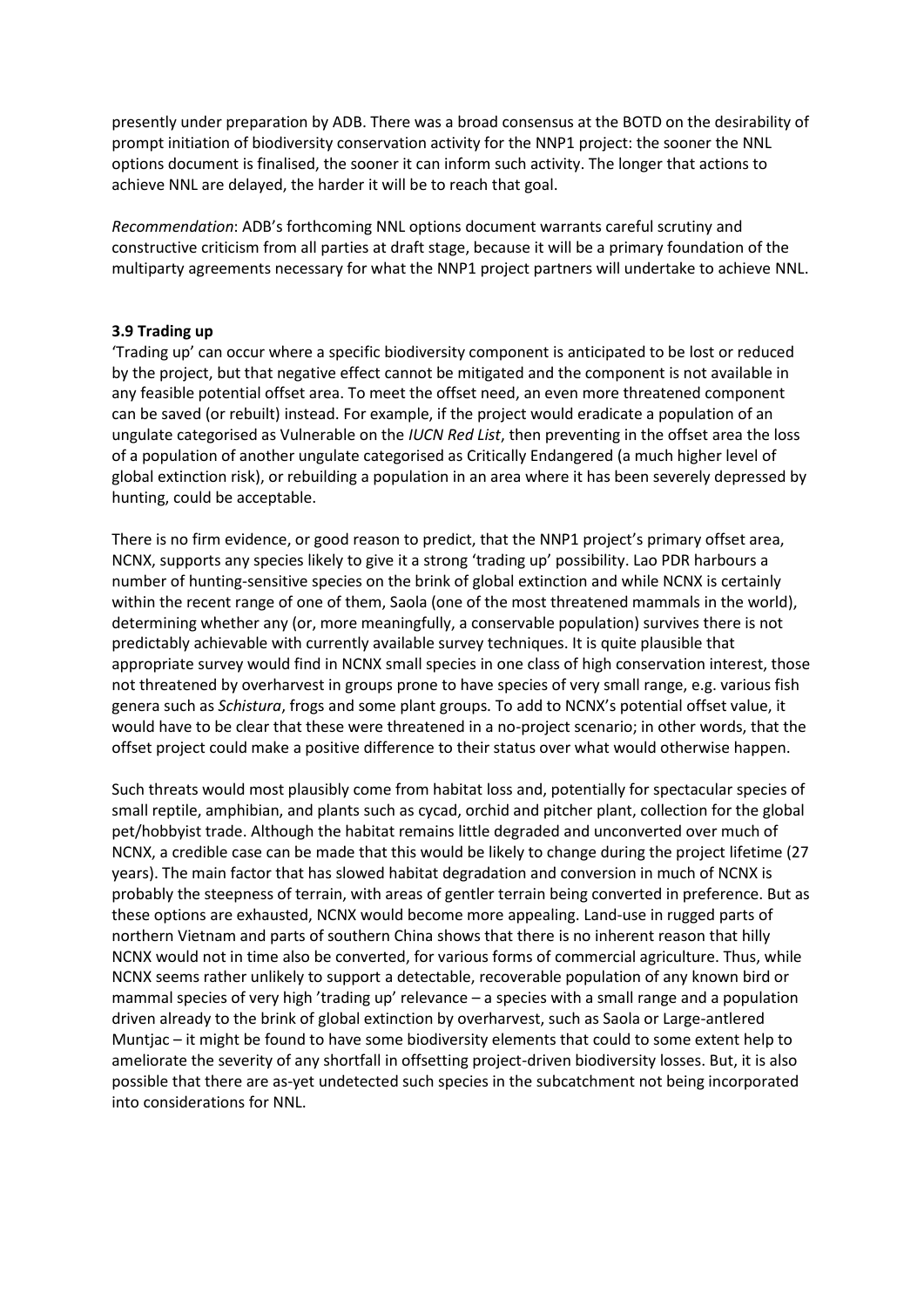*Recommendation*: survey in NCNX to try to find 'trade up' species is unlikely to be good use of resources, but project personnel should be made alert for records generated during project activities.

#### **3.10 Achieving the potential role of NCNX in NNP1 reaching NNL**

Because the positive contribution to NNL comes from the extent of positive difference the project makes over a baseline 'no project' scenario, an offset area with high potential promise may fail to deliver a satisfactory offset if the conservation management in the offset area is not sufficiently effective. Unfortunately, the conservation of forest wildlife in Lao PDR has proven extremely challenging in the 24 years since the Lao NPA system was declared in 1993. Biodiversity compensation projects for hydropower have had a particularly chequered history. The Nam Leuk project, overlapping with Phou Khaokhoay NPA, undertook to secure much of that NPA and left little discernible positive result in biodiversity terms. The Nam Theun 2 project makes an annual payment enormous by regional standards (USD 1 million, index-linked to inflation, through to the end of the 31-year concession period) to manage the Nakai – Nam Theun NPA, adjacent to the reservoir, through a specially constituted body, the Watershed Management and Protection Agency (WMPA). WMPA, formed in 2001, receives multiple layers of monitoring. All monitoring bodies agree it has achieved very little in terms of preventing steep declines of marketable wildlife species, although there has been little large-scale habitat conversion, mining and other such habitat changes. The Theun – Hinboun Expansion Project is the only one for which progress in the compensation area, if replicated in NCNX, would make a significant contribution to NNL.

The NCNX project should look carefully at the histories and attributes of these three projects in order to minimise the chance of repeating the poor progress of two of them. An obvious difference is that, even though all three have had experienced conservation advisors of international standing, the Theun – Hinboun Expansion Project involves an experienced conservation NGO co-implementing the project with GoL, but the other two do not. The Theun – Hinboun Expansion Project receives less money per year than does the WMPA: insufficient funding is certainly not the hurdle for WMPA. Looking more broadly at the general situation of conservation projects in Lao PDR over the last quarter-century, few have succeeded in materially slowing the 'background' rate of extraction from a large (at least several hundred square kilometres) tract of forest which retained, at the start of the project, viable populations of animals and plants of species sought by the trade. There seems to be none that has achieved this that did not involve a partnership approach of GoL with an experienced NGO (or multiple NGOs). While this does not mean that comparable levels of success could never be achieved by other management approaches, or that partnership with an NGO will always work, it seems highly advisable for the management of NCNX to be carried out by GoL in partnership with an experienced conservation NGO supplying people to the project of appropriate levels of experience. The 2015–2016 crisis-driven assessment of WMPA concluded that it needs to change its implementation model to one of partnership with an experienced conservation NGO, and discussions with suitable such NGOs are presently underway. Similarly, in 2004 the ADB's Operations Evaluation Department's Project performance audit report on the Nam Leuk hydropower project concluded that "implementation plans were not adequate to achieve the objectives of … (ii) strengthening PKK Park management. Those objectives could have been addressed better with a TA or sector development program with appropriate implementation mechanisms and resources, rather than being included in a power generation project".

Even though both Nam Leuk and Nam Theun 2 have squandered large amounts of money in their attempts to compensate hydropower damage to biodiversity, their first few years can be allowed some level of latitude given how early they were conceived and developed in the history of the Lao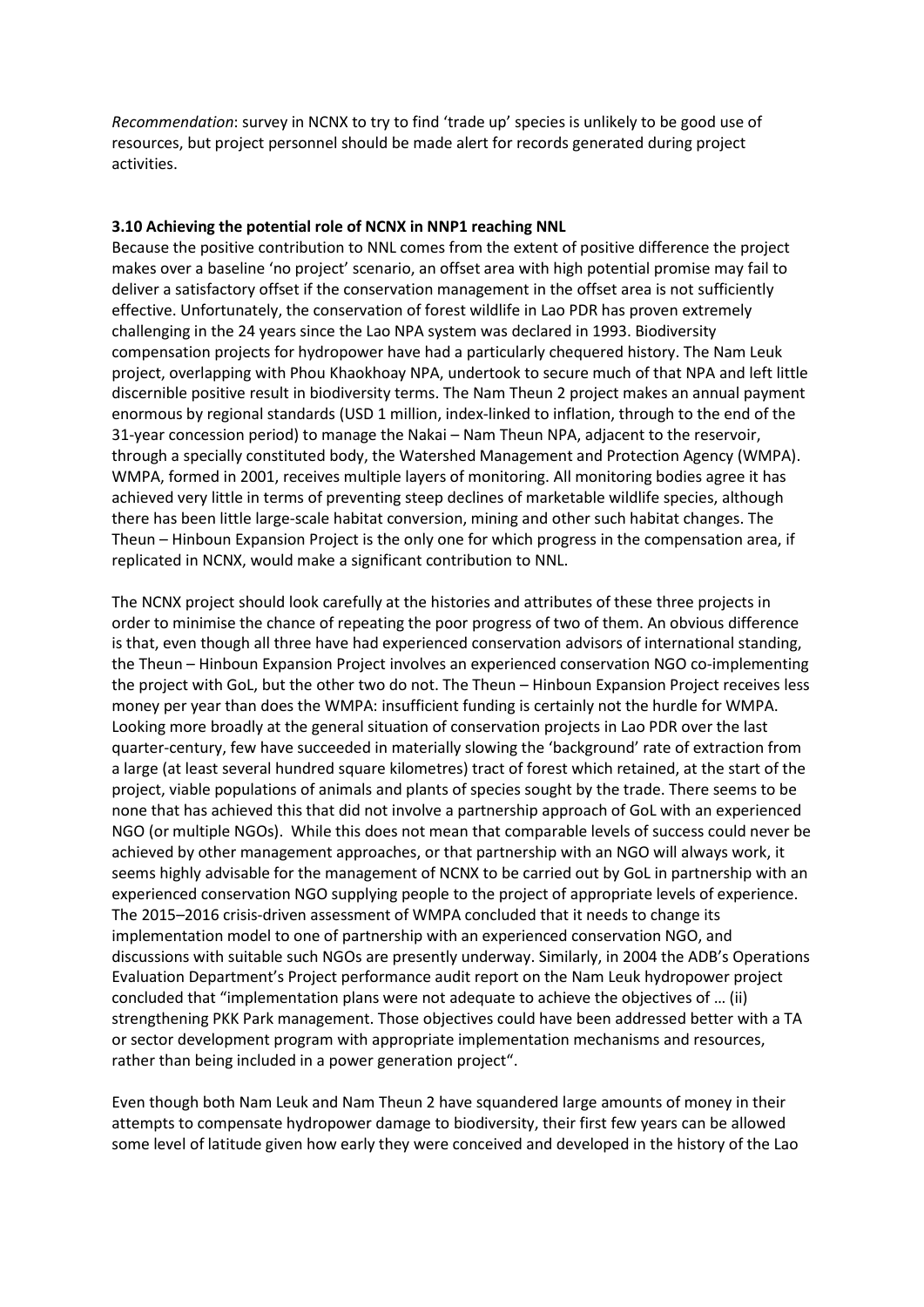protected area system. The Nam Ngiep 1 project, 15 years later, has a much bigger body of understanding to use in designing its biodiversity compensation activities.

The modality of the NCNX offset project is a decision best taken promptly. In particular, any reputable conservation NGO which would be a part of it will expect to be involved centrally in the planning stages of conservation management of NCNX, not to come in to implement an existing plan. NNP1PC has advertised for a planning team for the Biodiversity Offset Management Plan (BOMP) for NCNX, in isolation from follow-on implementation. Reputable conservation NGOs are unlikely to seek a planning-only contract, because they exist to achieve conservation, not to make money. Thus, unless there is some explicit linkage made with the whole NCNX project, most applicants may well be commercial consultants. If the contract were to be awarded to one of them, there is a high risk of repeating the history of the biodiversity baseline survey of the NNP1 subcatchment: a commercial consultant delivered a product of such low quality that a new survey had to be commissioned.

To implement conservation management in NCNX sufficient to slow declines in market-value hunting-sensitive species, substantial finance will be required. The BOTD used the figure of about USD 3.8 million as the figure guaranteed available, taken from USD 3.872 million given in the BOF. This is certainly far from sufficient for the 27-year window. Because this is an offset project, funding cannot be sought that would otherwise go to other conservation activities, e.g. through applications to conservation donors. The resource must be additional to the 'baseline' conservation 'pot'. But the money does not have to come solely as 'biodiversity tax' on the NNP1PC turnover; particularly given the 'false step' in consideration of the biodiversity aspect in the FA and CA, there may be a particular role here for creative thinking.

*Recommendation*: the NCNX management project should be delivered by a partnership of GoL, NNP1PC and one or more NGOs (or other conservation-oriented bodies) experienced in such projects in Lao PDR and supplying personnel of appropriate experience and ability. In this partnership all three parties should be involved in the decisions which guide the project, recognising the ultimate sovereignty of GoL and the need for NNP1PC to minimise its reputational risk. To allow such a partnership, the full level of funding needed and the sources need to be agreed, and with sufficient detail for a good lead-in period (perhaps 10 years) to allow confidence of the necessary parties.

#### **3.11 Baseline biodiversity survey of NCNX**

Under an ideal arrangement, decision on location of a biodiversity offset area would be followed rapidly by a baseline biodiversity survey of the area. But even more important is the initiation of effective management in the offset area. Effective management needs to be based on a good understanding of the area's needs, but it would not be wise to defer any management until a full baseline has been undertaken. In the real world, it may be ideal to draft a framework management plan, with the full baseline survey as one of the plan's activities. Its results feed into revision of the plan as do other new information such as experience from the initial steps of implementation. In the context of a project mandated to achieve NNL, a 'biodiversity baseline survey' is appropriately one focused on finding the baseline condition of the biodiversity elements that are potentially management priorities in the achievement of NNL, not one which attempts to find all species present and document their status: most species do not need any specific action provided basic habitat protection occurs, and scarce resources do not need to be used on determining their status before, during and after the project. R. J. Timmins's draft report to ADB on the NCNX area includes well-explained specific recommendations on survey priorities for plants, birds, large mammals, reptiles and amphibians, and a recommendation for a general fish investigation of NCNX including in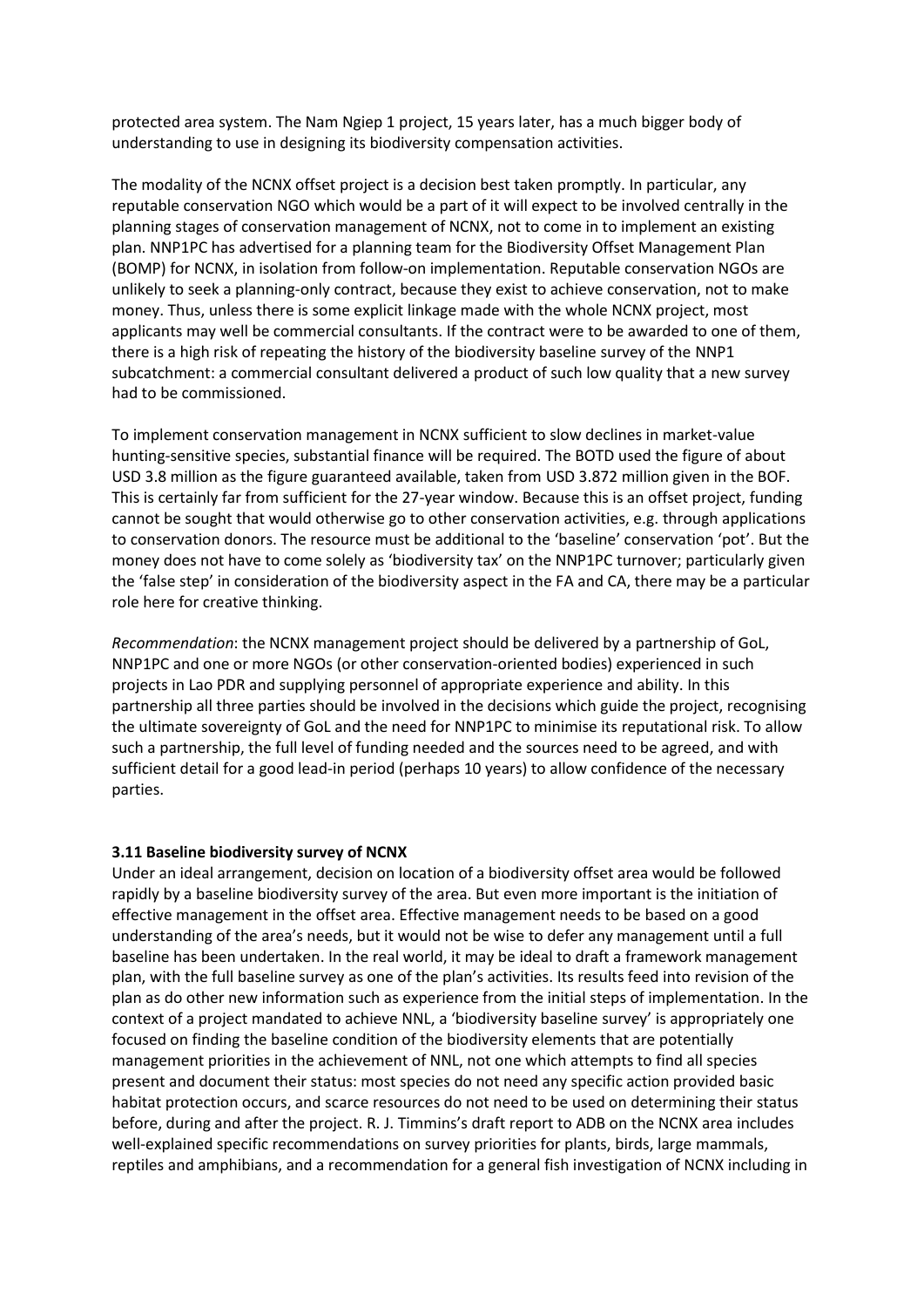stream sections contiguous with it. The fish investigation is perhaps the priority because it has ramifications for what needs to be done in the subcatchment as well as in NCNX, and might result in the conclusion that some offset activity for fish must be undertaken outside both NCNX and the subcatchment.

*Recommendation*: an exploratory survey for fish of high conservation priority is needed in NCNX as soon as is feasible. Otherwise, biodiversity baseline survey should be part of BOMP implementation, with the survey targets developed from those in the Timmins report on NCNX. Framework BOMP development and implementation should not be delayed for any of these surveys.

#### **3.12 Conservation management expertise for NNP1PC**

The above very firm recommendation that an area-based conservation management support project to NCNX be executed jointly by GoL and an independent, experienced conservation NGO (or multiple such NGOs) recognises that such arrangements take time to set up. In the interim, there are many conservation-related tasks for the NNP1 partners that warrant personnel experienced in such activities in Lao PDR. Probably, the most effective route for such tasks is for NNP1PC to contract part-time a suitably experienced person to work closely with GoL and other partners. Multiple years resident in Lao working effectively on conservation implementation projects in partnership with GoL, and fluency in the Lao language and cultural norms seem the most important requirements, with working familiarity of wildlife survey and monitoring methods, and of offsetting principles and practices, being additional desirable attributes. All parties seem to agree that progress on NNP1's biodiversity aspects over the last year has been uneven and, overall, unsatisfactory. Among the various factors potentially contributing to this, the extremely part-time involvement in 'NNP1 biodiversity' by senior NNP1PC Environment Management Office (EMO) personnel and by each BAC member would be difficult to change. A new person of high relevant experience is probably the most efficient way to work past this situation.

Surveyors who have been in the field with junior EMO personnel agree that some have outstanding conservation potential. The position recommended above would allow this potential to be tapped through on-job training. And, consideration could be given to some of these individuals being seconded to the non-governmental NCNX management partner (as recommended above).

All NNP1 parties lack expertise in fish conservation through a species / faunal community perspective; this is very different from fisheries management as a food supply for people. The considerations for fish conservation are so different from land organism conservation that it is highly advisable for NNP1 to have on-hand fish conservation expertise.

The biodiversity component of NNP1 has thus far been primarily 'information generation and management' – documenting the situation to facilitate effective planning. The skills-set of the original BAC reflected that. But things are now moving to 'implementation' – changing the situation to allow effective conservation. Different skills are now needed by BAC members: full-time multiyear employment in effective conservation implementation in Lao PDR is the priority experience relevant to going forward. If a part-time in-house biodiversity conservation specialist is recruited, the BAC probably could be reduced in size, and still be able to perform its advisory, monitoring and evaluation functions as per its ToR (see BOMP: Annex 2).

*Recommendation*: NNP1PC EMO should contract, half-time, a person appropriately experienced in conservation implementation with primary responsibility for guiding the company's inputs in biodiversity conservation, including building capacity of junior EMO staff.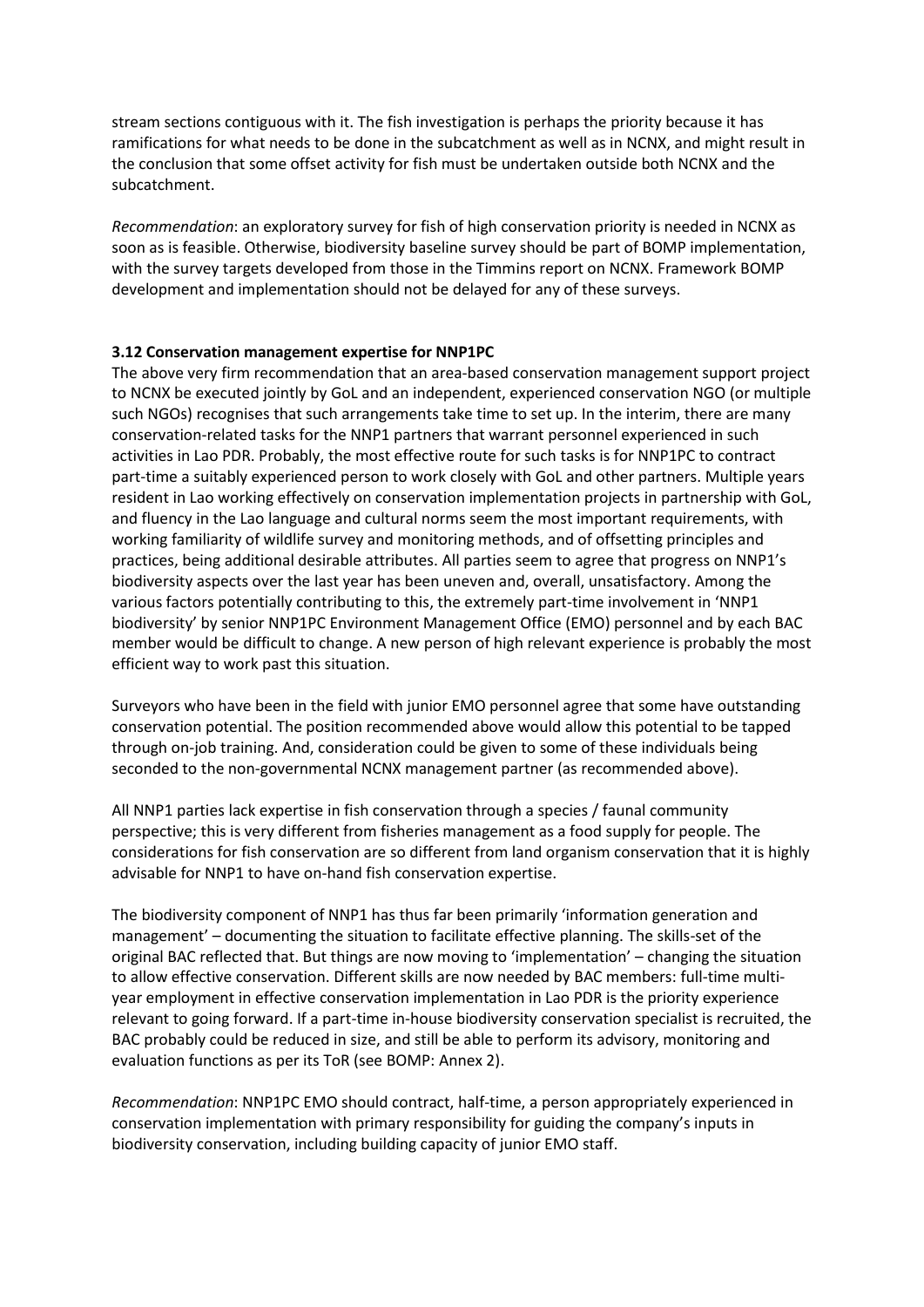#### **Acknowledgements**

The BAC thanks all the personnel from NNP1PC, GoL, ADB, IAP, LTA, Ban Vangphieng and the four external specialists at the BOTD for constructive, through-provoking, discussion.